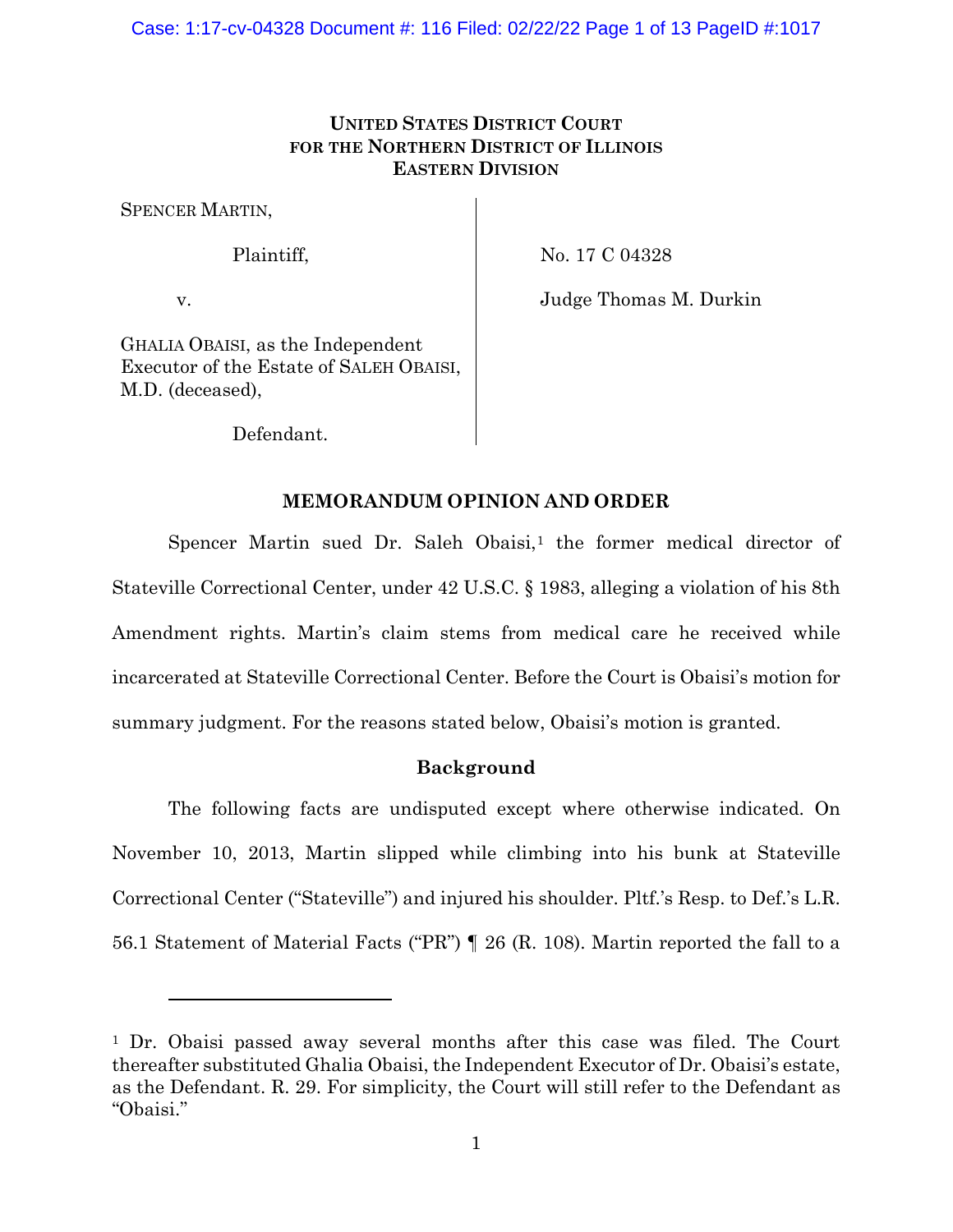## Case: 1:17-cv-04328 Document #: 116 Filed: 02/22/22 Page 2 of 13 PageID #:1018

nurse at Stateville a few days later. PR ¶ 27. He also reported a history of prior dislocations in the same shoulder. PR ¶¶ 27, 28. The nurse prescribed ibuprofen. PR ¶ 27.

On December 11, 2013, Martin was seen by PA LaTanya Williams. Def.'s Resp. to Pltf.'s L.R. 56.1 Statement of Additional Facts ("DR") ¶ 4 (R. 113). Martin complained of a throbbing pain in his shoulder. DR ¶ 4. Williams prescribed shoulder immobilization and referred Martin for an appointment with Dr. Obaisi on January 15, 2014. PR ¶ 28; DR ¶ 4. Martin then saw Dr. Ann Davis on December 30, 2013. PR ¶ 29. Martin told Davis about his history of shoulder "popping" dating back to 1996. PR ¶ 29. Davis diagnosed a chronic subluxing shoulder and prescribed physical therapy and medication. PR ¶ 29.

Martin did not see Dr. Obaisi on January 15, 2014 as had originally been scheduled. DR ¶ 9. On February 25, 2014, Martin saw a nurse in the muscle strain and joint pain clinic and was told to take ibuprofen and apply cold compresses. PR ¶ 30. On March 16, Martin saw PA Claude Owikoti for evaluation of his shoulder. PR ¶ 31. Owikoti was unable to complete the physical examination because Martin remained handcuffed throughout. PR ¶ 31. Owikoti concurred with the physical therapy referral. PR ¶ 31. Martin underwent a physical therapy evaluation on March 31. PR ¶ 32. The on-site therapist indicated that Martin may benefit from therapy. PR ¶ 32.

Martin saw another nurse on April 25 and was scheduled for an appointment with Obaisi on May 6, 2014. DR  $\P$  11. Additional appointments for Martin to see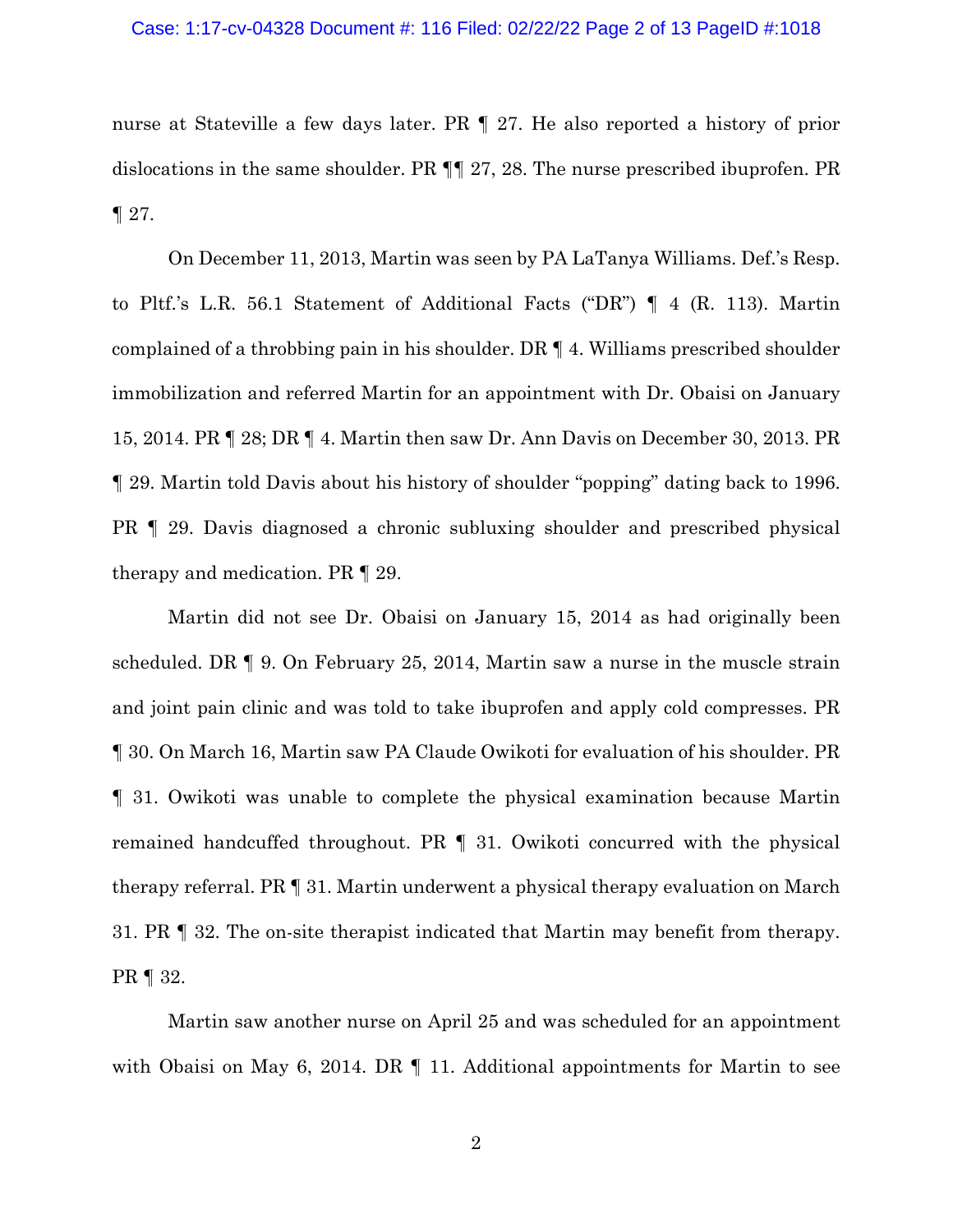## Case: 1:17-cv-04328 Document #: 116 Filed: 02/22/22 Page 3 of 13 PageID #:1019

Obaisi were set for June 4, July 2, August 5, September 5, and October 8, but Martin did not see Obaisi on any of these dates. DR ¶ 12. Stateville was under lockdown on May 6, August 5, and October 8. DR ¶ 12. The July 2 and September 5 appointments were apparently cancelled due to "no provider available." DR ¶ 12.

Obaisi saw Martin for the first time on November 6, 2014. PR ¶ 33. Obaisi performed a physical examination and assessed recurrent right shoulder dislocation. PR ¶ 33. He prescribed a steroid injection, which he administered on November 13. PR ¶¶ 33, 34. Follow-up appointments were scheduled for January 8, 2015 and January 28, 2015. DR ¶ 14. However, Martin was not seen on either of those dates, apparently due to no provider being available. DR ¶ 14. Martin had another appointment scheduled for April 14, but that was cancelled due to a facility lockdown. DR ¶ 15.

Martin saw a nurse on May 28, 2015, complaining of shoulder pain moving into his back. DR  $\P$  16. Another appointment with Obaisi was scheduled for June 22, but that appointment was rescheduled due to a facility lockdown. DR ¶ 17. Additional appointments on July 7 and July 22 were rescheduled due to "no provider available." DR ¶¶ 17, 18. Martin was eventually seen by Dr. Alma Martija on July 30, 2015. PR ¶ 37. She conducted a physical examination and found a limited range of motion, diagnosing a possible frozen shoulder. PR ¶ 37. Martija ordered an x-ray and another physical therapy referral. PR ¶ 37. She also prescribed Tylenol plus codeine for pain relief after PT sessions. PR ¶ 37. Martin's x-ray was scheduled for August 3, 2015, but was cancelled due to a security lockdown. PR ¶ 38.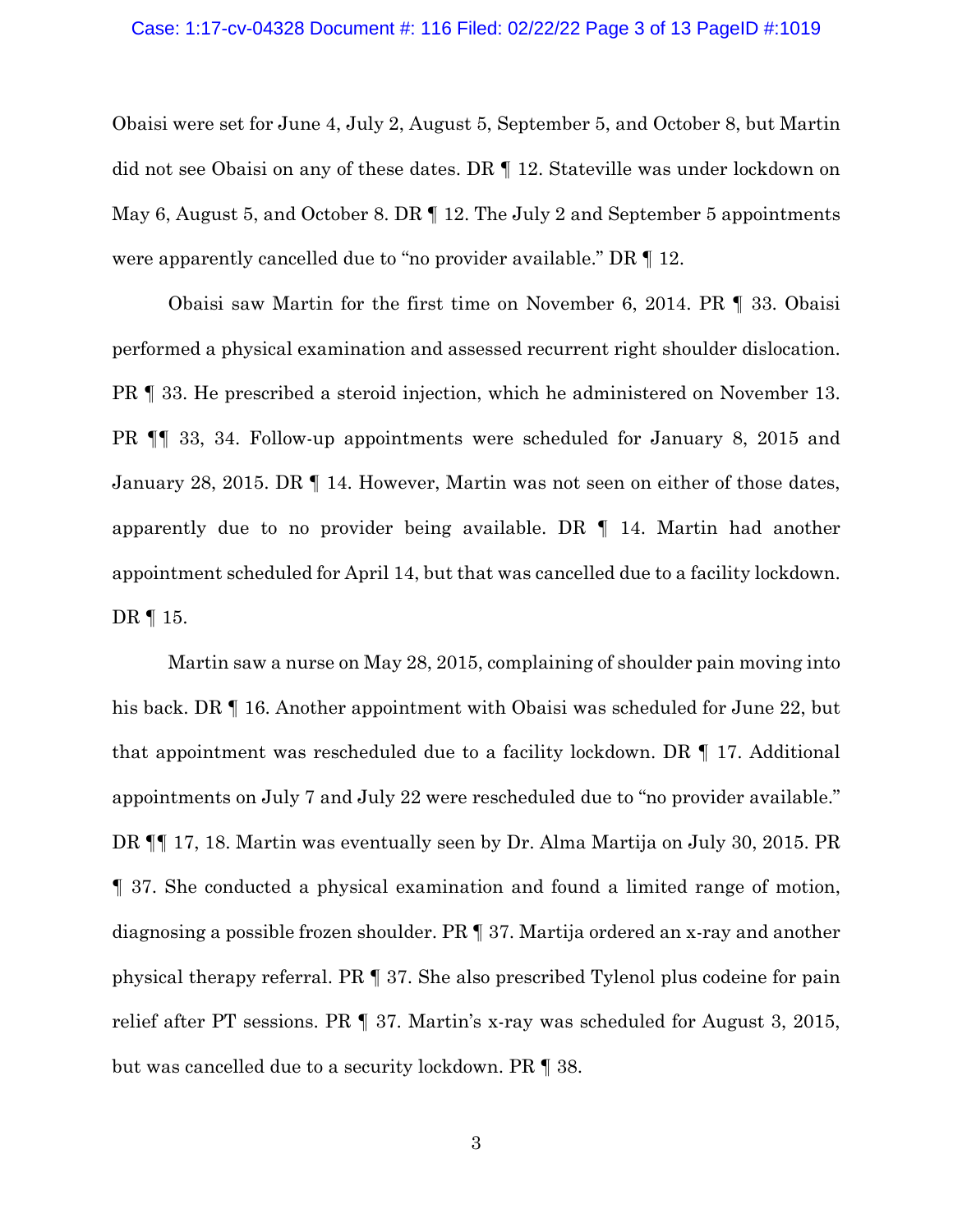#### Case: 1:17-cv-04328 Document #: 116 Filed: 02/22/22 Page 4 of 13 PageID #:1020

On August 13, 2015, Martin saw Obaisi for the first time since his steroid injection on November 13, 2014. PR ¶ 39. Obaisi conducted a physical examination and diagnosed a possible rotator cuff disorder. PR ¶ 39. He referred Martin to Wexford Health Sources' collegial review for potential offsite referral to an orthopedic surgeon and issued another low bunk permit. PR ¶ 39. Wexford approved the offsite referral on August 15, and on December 18, Martin underwent an offsite consultation with a UIC orthopedic surgeon, Dr. Ben Goldberg. PR **[1** 40, 43. Goldberg] recommended an MRI, and Obaisi secured approval for this test on December 22. PR ¶¶ 43, 44. Martin underwent the MRI on January 19, 2016. PR ¶ 45. He returned to UIC for a consultation with Goldberg on February 8, 2016 and decided on surgical treatment. PR ¶ 47.

Martin saw Obaisi in clinic again on February 9, 2016, and on February 16, Obaisi secured approval for Martin's orthopedic surgery. PR ¶ 48. Martin saw Obaisi again on March 16 while his surgery was pending and presented with no changes. PR ¶ 49. Martin underwent surgery on May 2, 2016, consisting of an open Bankart repair and removal of a calcified density. PR ¶ 50. Obaisi saw Martin the following day and discharged him back to his cell on Martin's request. PR ¶ 51. He also prescribed Tylenol plus codeine and ordered a low bunk permit. PR ¶ 51.

Obaisi saw Martin several more times in the months following his surgery. PR ¶¶ 53-67. During that time, Obaisi prescribed medication and physical therapy and referred Martin back to UIC for surgical follow-up. PR ¶¶ 53, 54. Following another off-site consult, Obaisi sought approval from Wexford collegial review for an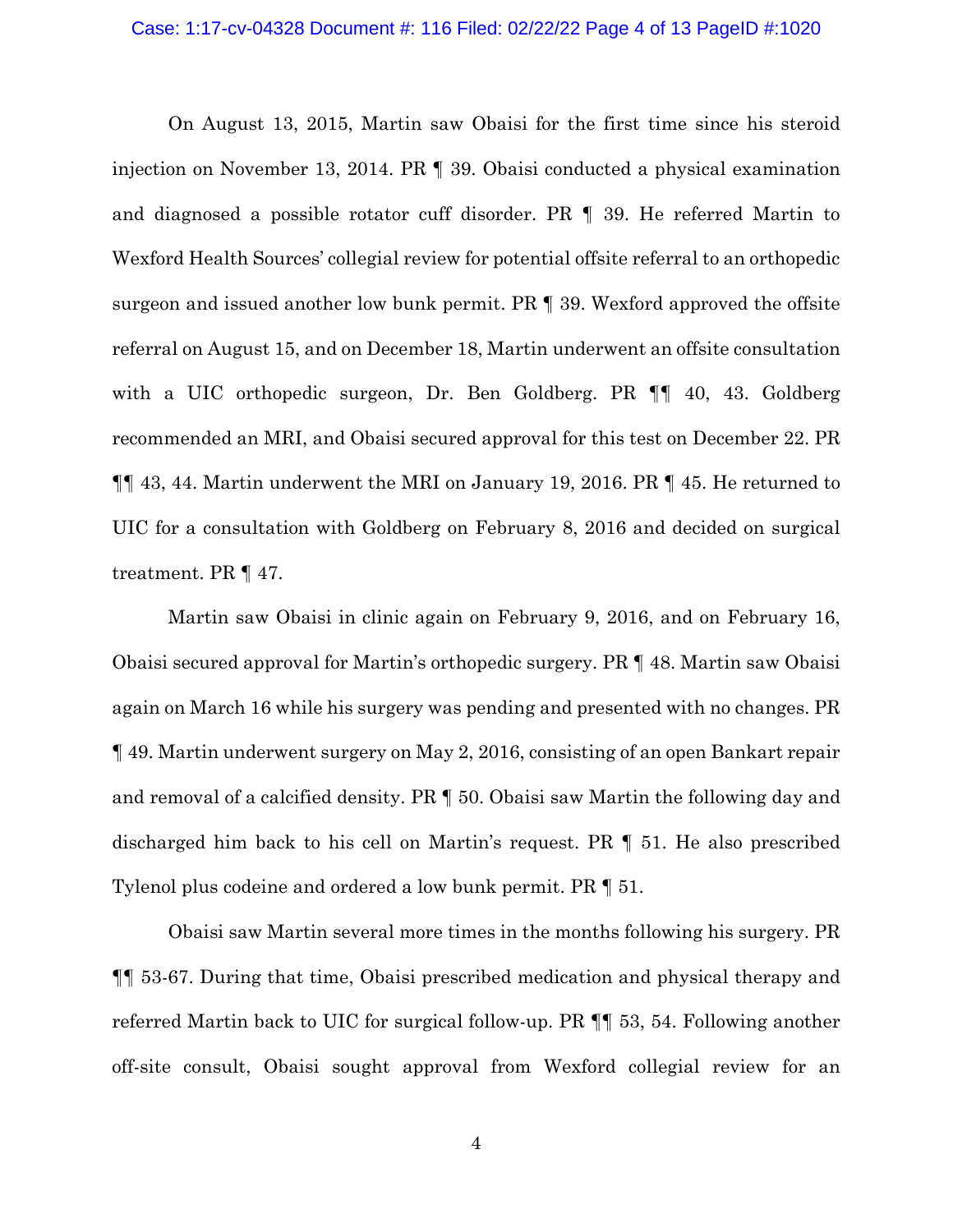#### Case: 1:17-cv-04328 Document #: 116 Filed: 02/22/22 Page 5 of 13 PageID #:1021

additional MRI, which was completed on February 3, 2017. PR ¶¶ 61-63. At a March 10, 2017 consult, Goldberg assessed some residual pain and stiffness and discussed an eventual need for total shoulder replacement with Martin but noted that he was too young for such a procedure at that time. PR ¶ 65. He recommended Martin continue to undergo physical therapy at Stateville. PR ¶ 65. Obaisi saw Martin again in clinic on March 28 and noted the recommendation for continued physical therapy but no other follow-up. PR ¶ 67. Martin was transferred from Stateville Correctional Center to Menard Correctional Center in June of 2017. PR ¶ 68.

Both parties produced evidence from medical experts, The details of those opinions are not critical to resolution of the instant motion, so they are summarized here. Obaisi's correctional medicine expert, Dr. Tubbs, opined that Martin's treatment was reasonable and adequate, and reflected a conservative treatment plan that was elevated by Obaisi in November of 2014. Dr. Tubbs also opined that in his experience working in correctional medicine, it is typical that nursing staff or medical assistants handle scheduling and rescheduling of appointments. Obaisi's orthopedic surgery expert, Dr. Prodromos, opined that the surgery recommended by Dr. Goldberg was not necessary and the treatment Obaisi had been providing at the time was appropriate. Martin disclosed a medical expert, Dr. Miller, who opined that Obaisi, as medical director, was responsible for providing timely care to Martin, and that the delays in Martin's treatment caused by cancelled appointments exacerbated his condition.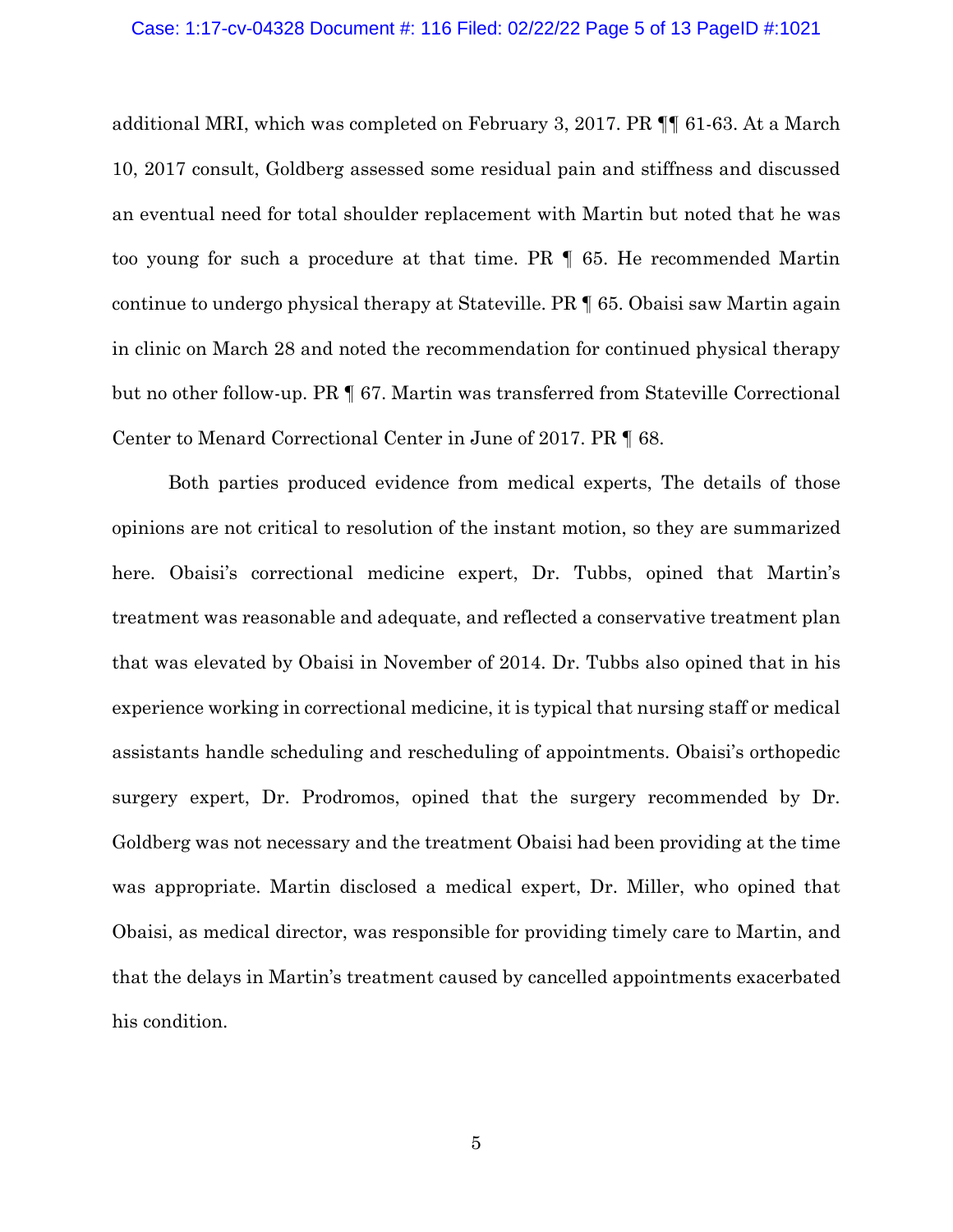### Case: 1:17-cv-04328 Document #: 116 Filed: 02/22/22 Page 6 of 13 PageID #:1022

Obaisi passed away before he could be deposed in this case. PA Williams testified that a separate staff from the medical clinicians handles scheduling. PR ¶ 15. Dr. Davis testified that during her employment at Stateville (through April 2014), Obaisi sometimes was unable to keep his appointments due to other duties as medical director, including responding to medical emergencies, administrative tasks, or legal obligations. PR ¶ 16. In the event a patient was not able to see a particular clinician for an urgent matter, other care providers were available on site, though they were not always doctors. PR ¶ 17. Prison security officials have final say on when inmates are permitted to see medical providers on a "medical special needs permit." PR ¶ 19. It is undisputed that Obaisi had no control over prison lockdowns. PR ¶ 20.

## **Legal Standard**

Summary judgment is appropriate "if the movant shows that there is no genuine dispute as to any material fact and the movant is entitled to judgment as a matter of law." Fed. R. Civ. P. 56(a); *see also Celotex Corp. v. Catrett*, 477 U.S. 317, 322-23 (1986). To defeat summary judgment, a nonmovant must produce more than a "mere scintilla of evidence" and come forward with "specific facts showing that there is a genuine issue for trial." *Johnson v. Advocate Health and Hosps. Corp.*, 892 F.3d 887, 894, 896 (7th Cir. 2018). The Court considers the entire evidentiary record and must view all the evidence and draw all reasonable inferences from that evidence in the light most favorable to the nonmovant. *Horton v. Pobjecky*, 883 F.3d 941, 948 (7th Cir. 2018). The Court does not "weigh conflicting evidence, resolve swearing contests, determine credibility, or ponder which party's version of the facts is most likely to be true." *Stewart v. Wexford Health Sources, Inc.*, 2021 WL 4486445, at \*1 (7th Cir. Oct.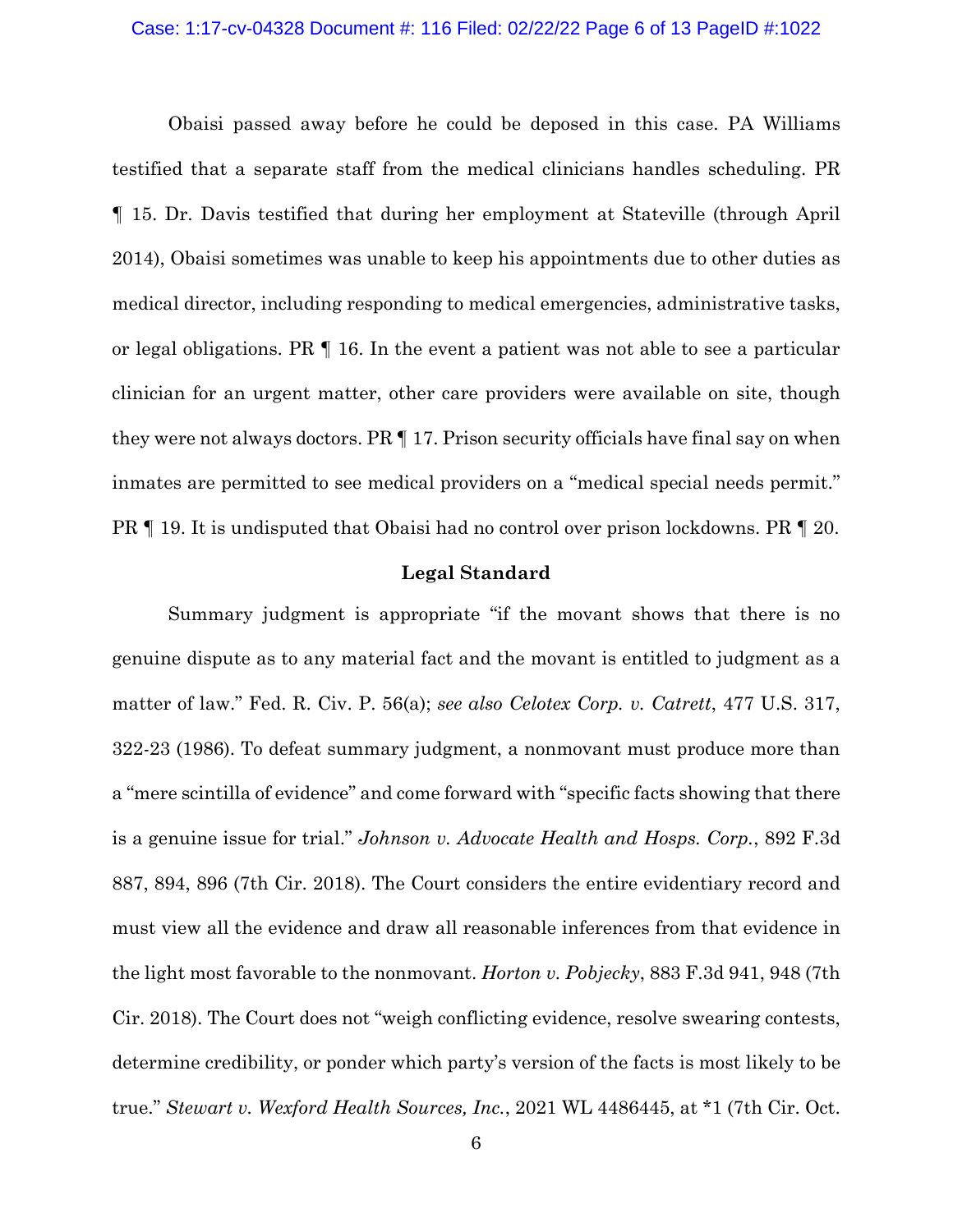1, 2021). Ultimately, summary judgment is warranted only if a reasonable jury could not return a verdict for the nonmovant. *Anderson v. Liberty Lobby, Inc.*, 477 U.S. 242, 248 (1986).

# **Analysis**

"Prison officials violate the Eighth Amendment's proscription against cruel and unusual punishment when they display 'deliberate indifference to serious medical needs of prisoners.'" *Greeno v. Daley*, 414 F.3d 645, 652 (7th Cir. 2005) (quoting *Estelle v. Gamble*, 429 U.S. 97, 104 (1976)). A deliberate indifference claim has two components, one objective and one subjective. *Id.* at 653. "To satisfy the objective component, a prisoner must demonstrate that his medical condition is 'objective, sufficiently serious.'" *Id.* (quoting *Farmer v. Brennan*, 511 U.S. 825, 834 (1994)). The subjective component requires proof that the defendant knew of and disregarded an "excessive risk to inmate health." *Id.*

# **I. Serious medical need**

Obaisi disputes that Martin's medical condition ever rose to the level where the Eighth Amendment was implicated. Citing to evidence from Martin's various examinations, Obaisi claims that Martin merely suffered from a chronic shoulder condition that, while it may have caused some pain, was not an emergent or urgent concern.

Obaisi is correct that "[not] every ache and pain or medically recognized condition involving some discomfort can support an Eighth Amendment claim." *Gutierrez v. Peters*, 111 F.3d 1364, 1372 (7th Cir. 1997). However, Supreme Court precedent also makes clear that the "serious medical need" standard encompasses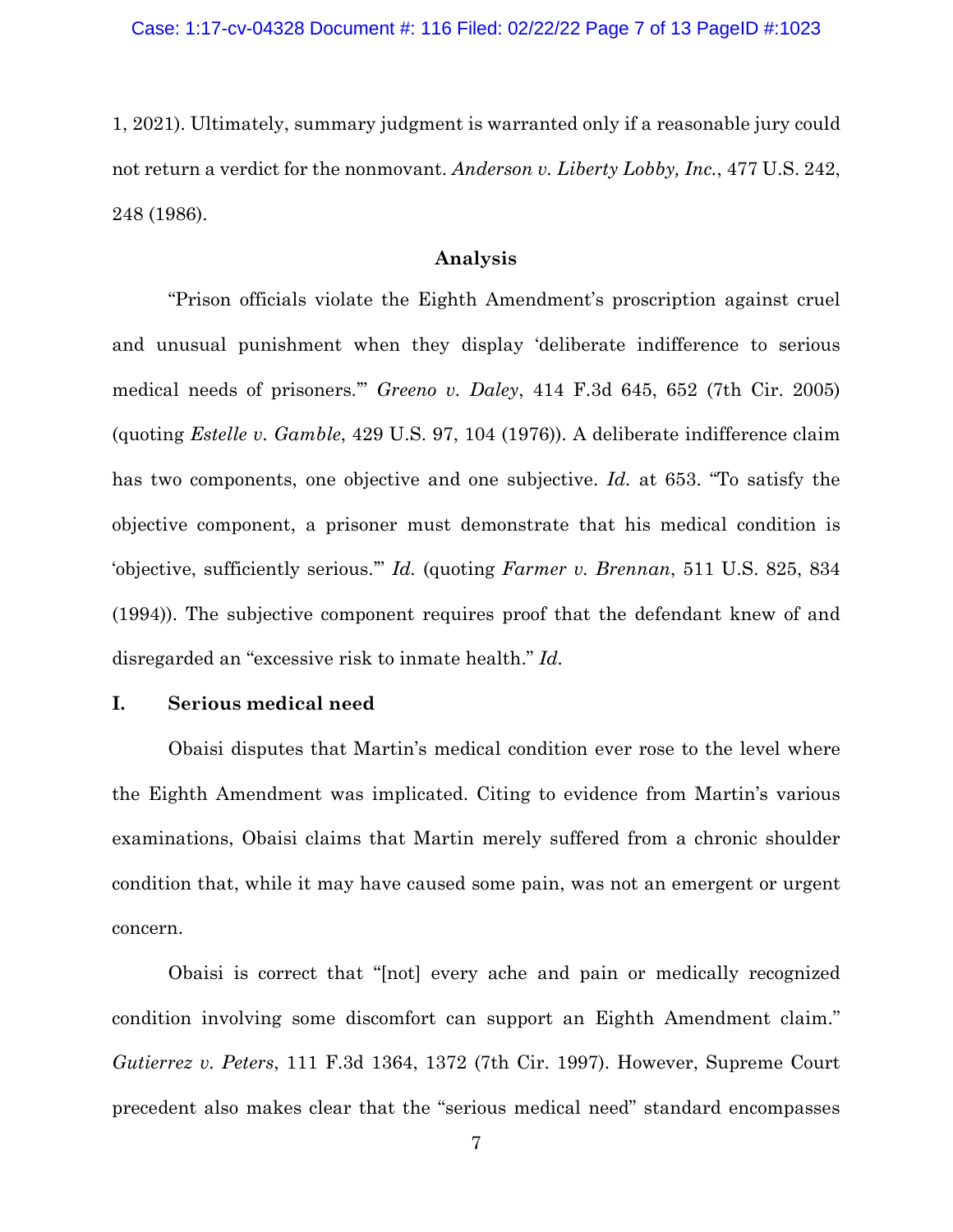"medical conditions far less critical than 'life-threatening.'" *Id.* at 1370 (citing *Estelle v. Gamble*, 429 U.S. 97, 107 (1976) (assessing Eighth Amendment claim premised on treatment of a back strain with rest, muscle relaxants, and pain relievers)). Recognizing the difficulty in articulating a workable standard for "seriousness," the Seventh Circuit in *Gutierrez* surveyed several other circuits' treatment of the issue. *See id.* at 1373. For example, courts in the First Circuit consider a "serious" medical as "one that has been diagnosed by a physician as mandating treatment or one that is so obvious that even a lay person would easily recognize the necessity for a doctor's attention." *Laaman v. Helgemoe*, 437 F. Supp. 269, 311 (D.N.H. 1977). Courts in the Ninth Circuit regard a medical condition as "serious" if the condition "could result in further significant injury or the "unnecessary and wanton infliction of pain," and consider factors such as whether the condition "significantly affects an individual's daily activities." *McGuckin v. Smith*, 974 F.2d 1050, 1059-60 (9th Cir. 1992), *overruled in part on other grounds by WMX Techs., Inc. v. Miller*, 104 F.3d 1133 (9th Cir. 1997) (en banc).

Applying these standards here, the Court finds that a reasonable jury could conclude that Martin suffered from a serious medical condition. The record is replete with evidence that Martin suffered from shoulder pain stemming from his condition, and that his range of motion was occasionally affected, sometimes severely. The medical staff that examined him found it necessary to prescribe medication of varying strengths as well as physical therapy and, eventually, surgery. Given Martin's reported history of shoulder dislocation, it is also reasonable to conclude that he faced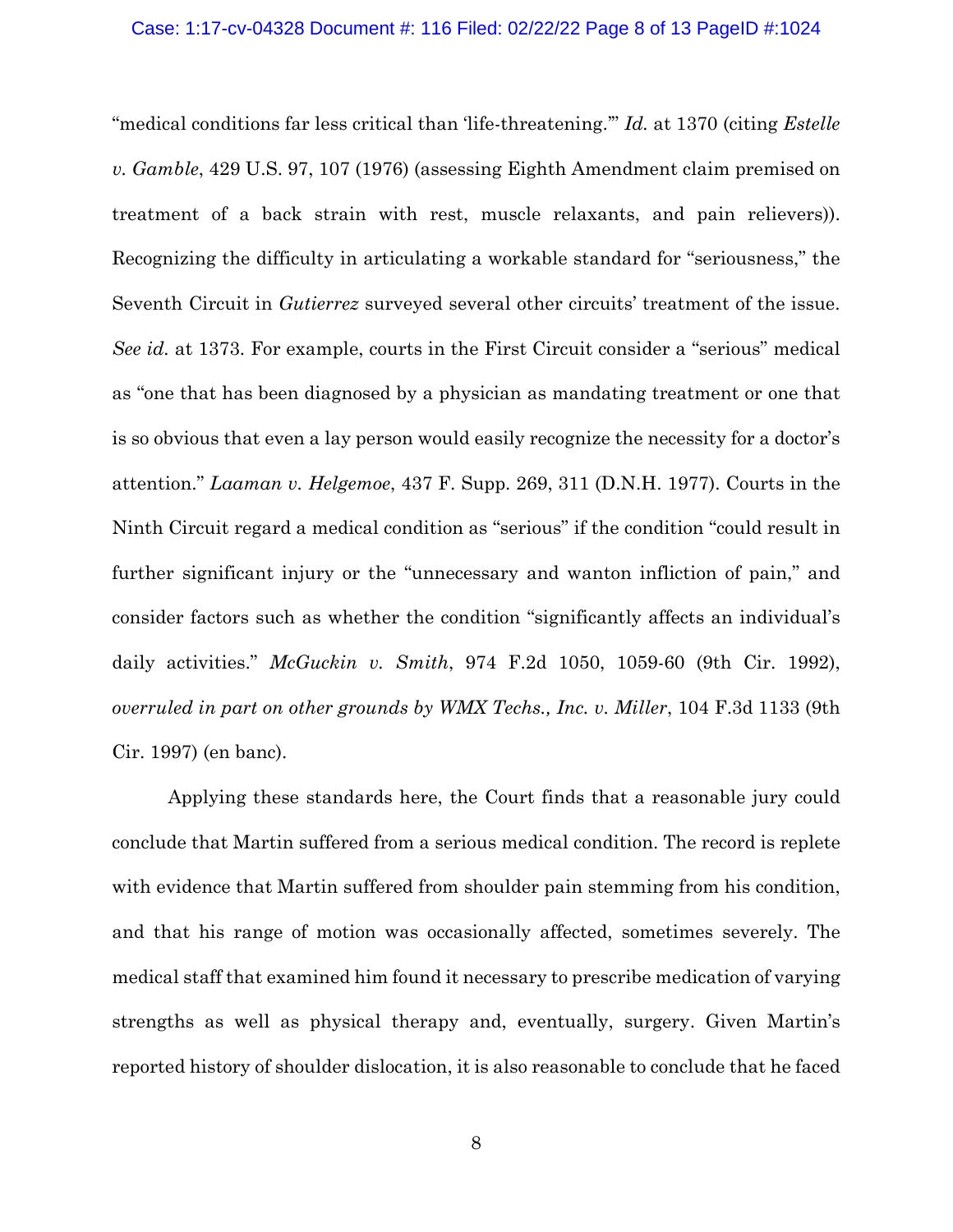## Case: 1:17-cv-04328 Document #: 116 Filed: 02/22/22 Page 9 of 13 PageID #:1025

a risk of further injury without treatment. Indeed, the fact the prison medical staff regularly gave him low bunk permits indicates that they saw some risk associated with the simple act of climbing into a raised bed.

Obaisi's characterization of Martin's condition as "chronic" does not diminish its seriousness. In fact, courts appear more likely to discount medical conditions that are acute and can be expected to resolve on their own without serious medical intervention. *See, e.g.*, *Gibson v. McEvers*, 631 F.2d 95, 98 (7th Cir. 1980) (no Eighth Amendment violation for failure to treat a common cold); *Williams v. Elyea*, 163 F. Supp. 2d 992, 997 (N.D. Ill. 2001) (finding that complaints of pain associated with a quarter-inch cut on inmate's cheek were not sufficiently serious under Eighth Amendment).

The evidence also permits a reasonable jury to find that Obaisi knew about Martin's condition. His medical history was recorded by several providers before Obaisi first saw him, and it would be reasonable to infer that Obaisi considered this history as part of Martin's examination and assessment. Obaisi's own treatment plan, which included a steroid injection and outside referral, also supports a finding that he recognized Martin's condition as one that required further treatment.

## **II. Sufficiency of treatment**

The remaining question is whether a jury could reasonably find that Obaisi's response to Martin's medical condition constituted deliberate indifference. The deliberate indifference standard is akin to the criminal recklessness standard. *See Farmer v. Brennan*, 511 U.S. 825, 839-40 (1994). Mere negligence, as might suffice in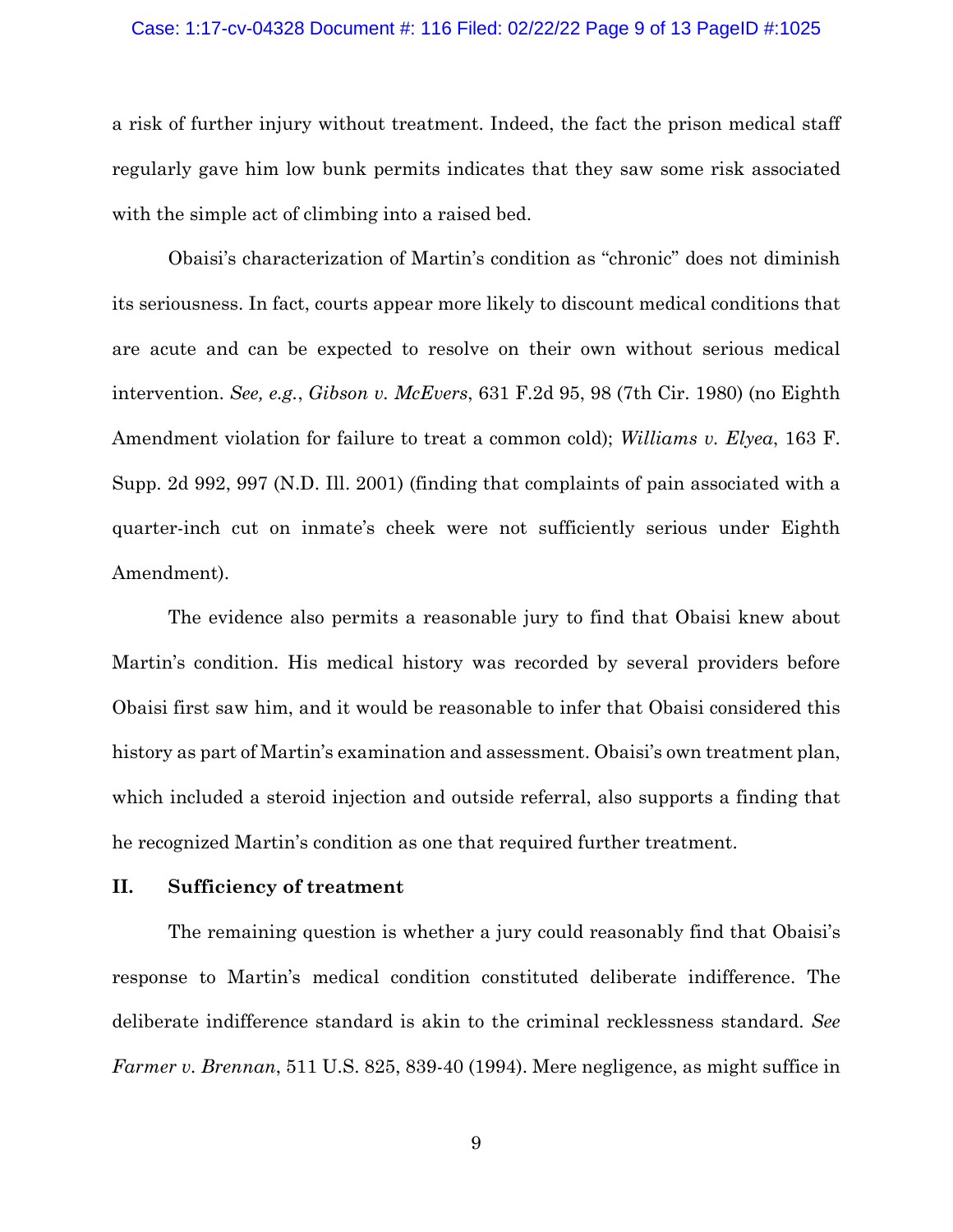## Case: 1:17-cv-04328 Document #: 116 Filed: 02/22/22 Page 10 of 13 PageID #:1026

an ordinary medical malpractice claim, will not support liability under the Eighth Amendment. *See Forbes v. Edgar*, 112 F.3d 262, 266 (7th Cir. 1997). Rather, a prisoner's medical treatment will violate the Eighth Amendment only if it is "blatantly inappropriate." *Greeno*, 414 F.3d at 654. This can be shown through evidence that a prisoner was "literally ignored" or that the treatment was such that "no minimally competent professional would have so responded under those circumstances." *Johnson v. Obaisi*, 2020 WL 433872, at \*6 (N.D. Ill. Jan. 28, 2020) (citing *Roe v. Elyea*, 631 F.3d 843, 858 (7th Cir. 2011), and *Pyles v. Fahim*, 711 F.3d 403, 409 (7th Cir. 2014)).

Overlaid atop this standard is the requirement that a § 1983 defendant be "personally responsible" for an alleged Eighth Amendment violation. *See Rasho v. Elyea*, 856 F.3d 469, 478 (7th Cir. 2017). Section 1983 liability cannot be premised on a theory of *respondeat superior*. *Kinslow v. Pullara*, 538 F.3d 687 (7th Cir. 2008). Accordingly, Obaisi cannot be held responsible for any alleged mistreatment purely by virtue of being Stateville's medical director. He must have actively participated in the complained-of conduct, or at the very least facilitated, approved, condoned, or willingly turned a blind eye to it. *Rasho*, 856 F.3d at 478.

Martin's primary argument for finding deliberate indifference rests on the delays between his appointments with Obaisi, many of which were repeatedly rescheduled. A delay in medical treatment can support an Eighth Amendment claim, though the plaintiff must offer medical evidence that the delay, rather than the underlying condition, caused the harm. *Jackson v. Pollion*, 733 F.3d 786. He cites to

10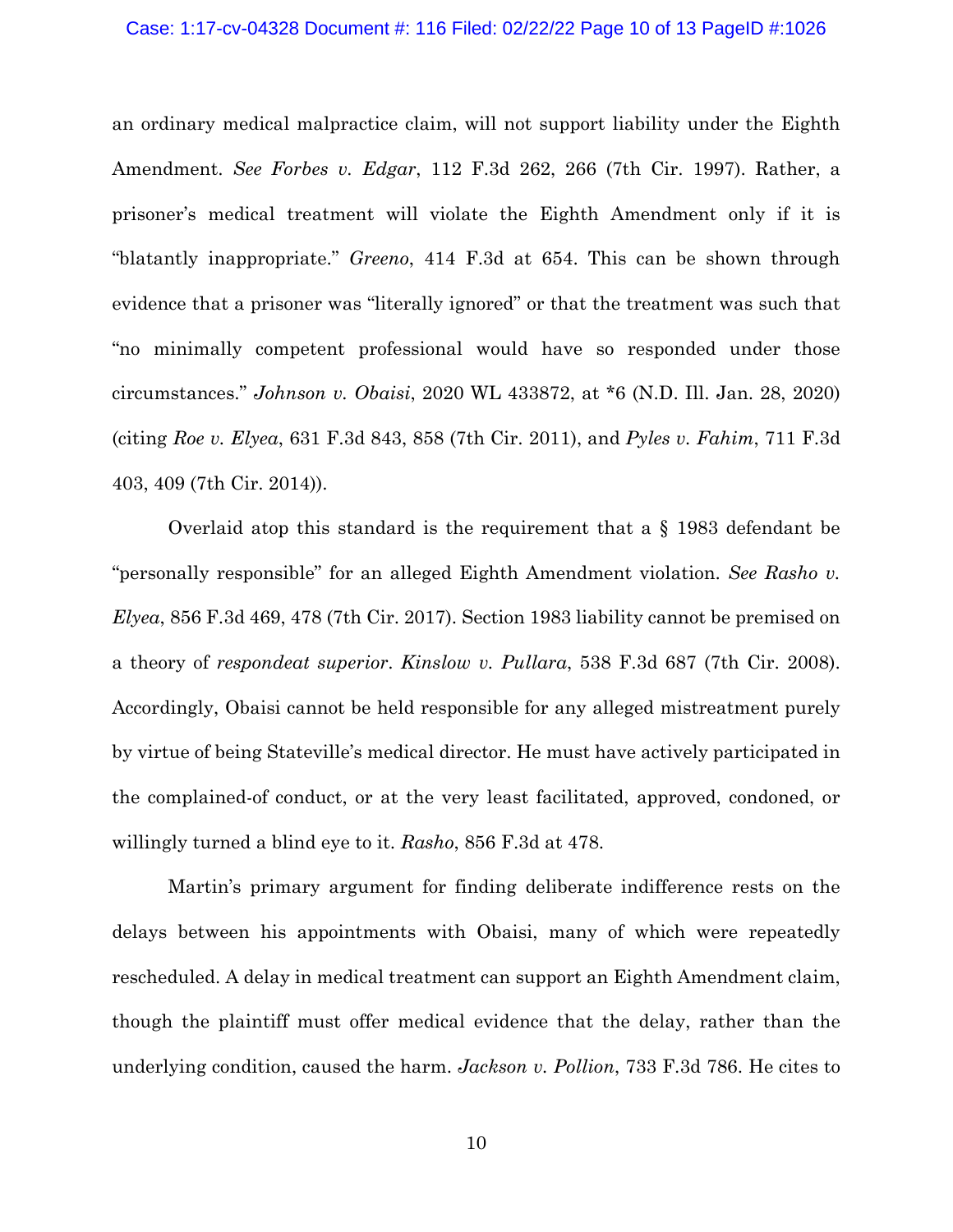## Case: 1:17-cv-04328 Document #: 116 Filed: 02/22/22 Page 11 of 13 PageID #:1027

the opinion from his expert, Dr. Miller, who opined that the delays in action by Obaisi caused Martin to suffer persistent pain.

Martin's argument faces two major problems. First, the evidence demonstrates that the delays in Martin's appointments with Obaisi were largely the result of treatment decisions by other Stateville medical staff. In fact, he was seen relatively frequently from the time he first reported his shoulder injury in November 2013. Those providers, including other doctors, prescribed various treatments and, at times, made new appointments for Martin to see Obaisi. How—and how urgently—a patient needs to be treated is a question of medical judgment, and there is no evidence that any provider, including Obaisi, intentionally delayed the provision of care to Martin. *See, e.g.*, *Walker v. Wexford Health Sources, Inc.*, 940 F.3d 954, 965 (7th Cir. 2019) (holding that failure to immediately refer inmate to outside consultant was not deliberate indifference; doctor made reasonable medical judgment to delay referral until he had more information).

The opposing expert evidence does little to help Martin's cause. A difference in opinion among physicians over the proper course of treatment is insufficient to make out a constitutional claim. *See Murphy v. Wexford Health Sources Inc.*, 962 F.3d 911, 916 (7th Cir. 2020). If this was a medical malpractice case, the expert disagreement might be a good reason to deny summary judgment. But the question here is not whether Martin's treatment met the reasonable standard of care, but whether it was so deficient that no minimally competent professional would have undertaken to treat in that manner.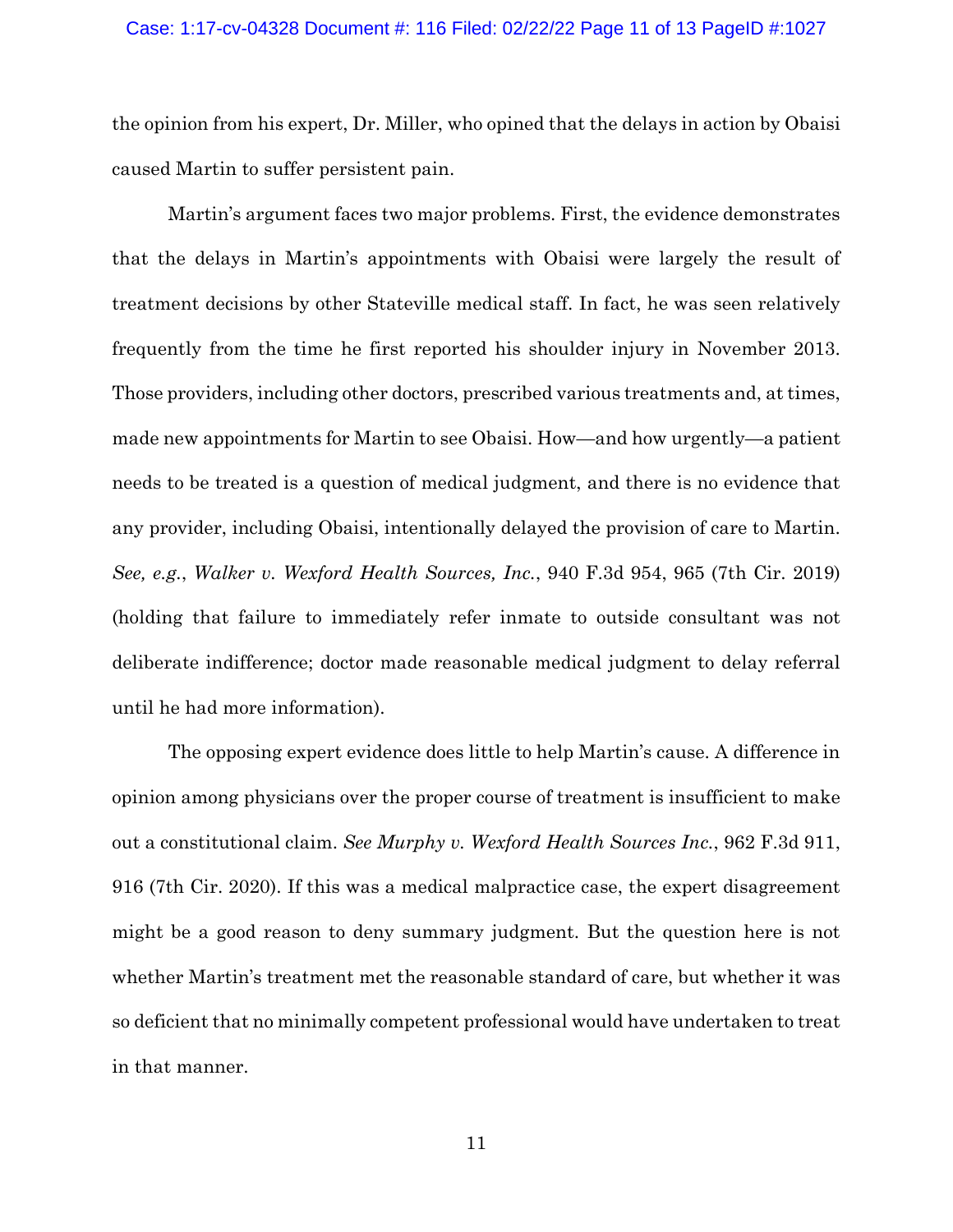# Case: 1:17-cv-04328 Document #: 116 Filed: 02/22/22 Page 12 of 13 PageID #:1028

Second, even if the delays between appointments with Obaisi were a sufficient basis for Eighth Amendment liability, the evidence does not support a reasonable finding that Obaisi was personally responsible for those delays.2 Many were caused by prison lockdowns, something Obaisi had no control over. Others were apparently due to a lack of available providers, though whether that always referred to Obaisi is unclear. Regardless, Obaisi was not the primary person responsible for scheduling prisoner medical appointments, and he had multiple other duties as medical director. If anything, prison security staff had the final say on when prisoners would be allowed to see providers for special care. And every time Obaisi was able to see Martin, he took prompt action—most of the major escalations in Martin's care came at Obaisi's direction.

In summary, even assuming the evidence is sufficient to show that Martin suffered from a serious medical need, no reasonable jury could find that Dr. Obaisi was deliberately indifferent to it. Obaisi is therefore entitled to summary judgment.<sup>3</sup>

<sup>2</sup> There is also a question whether the relevant time period should begin with Martin's November 10, 2013 injury or his first appointment with Obaisi on November 6, 2014. Because the Court finds the evidence insufficient to create a genuine issue of material fact with or without this period included, it offers no opinion as to this issue.

<sup>3</sup> Because Martin's substantive claim fails as a matter of law, the Court need not consider his arguments regarding the appropriateness of punitive damages.